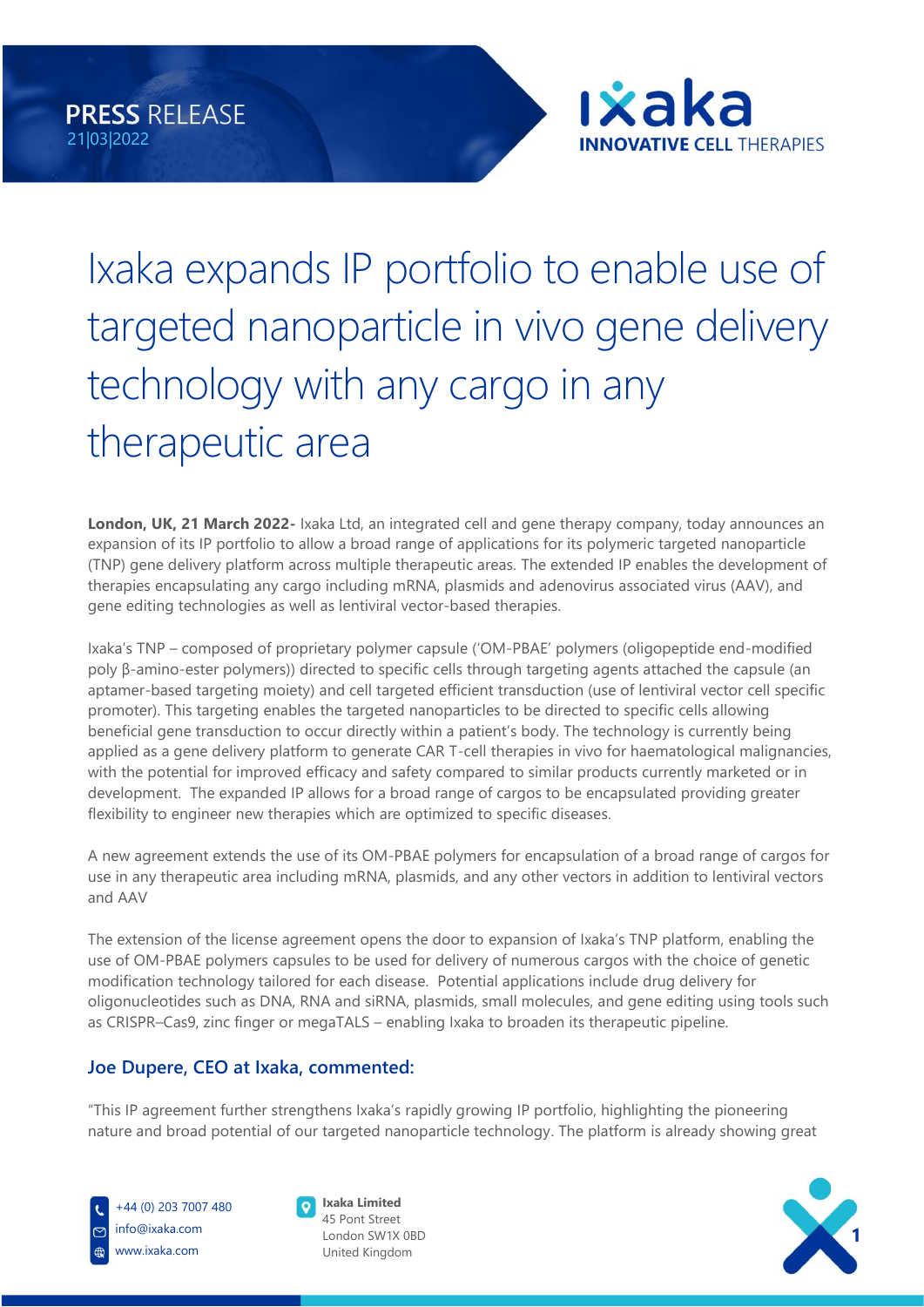

potential in generating CAR-T cells in vivo for CD19 blood cancers. With an array of other possible applications, we will now be seeking collaborations for our future pipeline, which could encompass solid tumours, rare genetic disorders, autoimmune diseases, broader immunotherapy applications, gene editing, immunodiagnostics and vaccines.

IP portfolio overview

Building a robust and broad IP portfolio is at the heart of Ixaka's development strategy. The Company's ongoing R&D and upcoming clinical data will allow filing of additional patent applications across multiple territories.

Ixaka's current IP portfolio contains 1 patent family for its multi-cell therapy platform and 11 patent families for its TNP platform, covering all key components of the technology, including a proprietary polymer, bald engineered lentiviral vector, T-cell specific promoter and aptamer-based targeting agent. The portfolio also provides protection across a wide geographic range (including Europe, the US, Canada, Mexico, Brazil, China, India, Korea, Japan, Australia).

The patent is for products developed under a licence agreement between Ixaka (previously aratinga.bio), Sagetis Biotech ("Sagetis") and universities (Institut Quimic de Sarria CETS Fundacio Privada and Institut d'Investigacions Biomediques).

### **About Ixaka**

Ixaka is a cell and gene therapy company focused on using the natural powers of the body to cure disease.

Ixaka's proprietary technologies enhance the naturally therapeutic power of cells by increasing the presence of curative cells at the site of disease, or by directly modifying cells within the body to improve disease targeting and boost their restorative effect.

Ixaka's technologies – concentrated multi-cell therapies and nanoparticle therapeutics – demonstrate potential for the treatment of a broad range of serious diseases across oncology, cardiovascular, neurological and ocular diseases, and genetic disorders.

Ixaka has offices in London, UK with R&D and manufacturing operations in Seville, Spain and Paris, France and additional manufacturing capability in Frankfurt, Germany.

For more information, please visit [www.ixaka.com](http://www.ixaka.com/)

Connect with us: Twitter: [https://twitter.com/Ixaka\\_Ltd](https://twitter.com/Ixaka_Ltd) ; LinkedIn: [https://www.linkedin.com/company/ixaka](https://www.linkedin.com/company/ixaka-limited)[limited](https://www.linkedin.com/company/ixaka-limited)